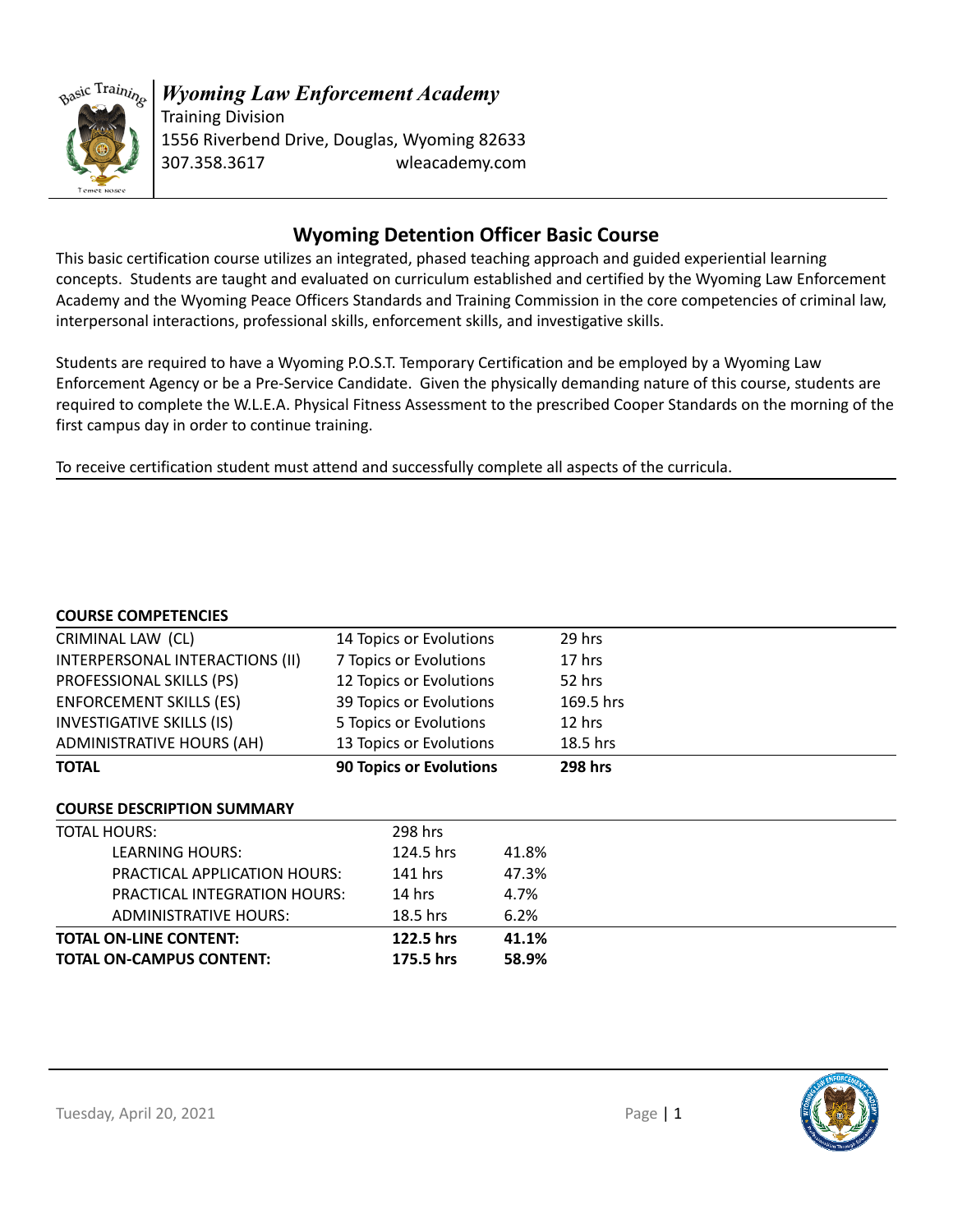

*Wyoming Law Enforcement Academy* Training Division 1556 Riverbend Dr., Douglas, WY 82633 307.358.3617 wleacademy.com

#### **CRIMINAL LAW (CL) 29**

The desired outcome of the topics within this competency is for the detention officer basic student to demonstrate their ability to adapt their conduct and performance in any official circumstance to interact with inmates and the public in a manner that is legally reasonable and within the constitutional and statutory role of a detention officer.

| CL2000   | LEARNING                                            |                | <u>23</u> |
|----------|-----------------------------------------------------|----------------|-----------|
| CL2001.1 | Basic Law and the Constitution On-Line Learning     | 4              |           |
| CL2002.1 | <b>Criminal Justice System On-Line Learning</b>     |                |           |
| CL2003.1 | <b>Wyoming Criminal Procedures On-Line Learning</b> |                |           |
| CL2005.1 | <b>Civil Liability On-Line Learning</b>             |                |           |
| CL2010.1 | <b>Wyoming Criminal Statutes On-Line Learning</b>   |                |           |
| CL2020.1 | <b>Civil and Criminal Process</b>                   |                |           |
| CL2030.1 | Use of Force I Lecture                              | 4              |           |
| CL2031.1 | Use of Force II Lecture                             |                |           |
| CL2040.1 | <b>Prison Rape Elimination Act</b>                  |                |           |
| CL2070.1 | Juvenile Law On-Line Learning                       | 2              |           |
| CL2200   | PRACTICAL APPLICATION                               |                | 4         |
| CL2230.1 | Use of Force Team Practical Activity                | 2              |           |
| CL2231.1 | Use of Force On-Line Practical Activity             |                |           |
| CL2232.1 | Use of Force Team Discussion                        |                |           |
| CL2400   | PRACTICAL INTEGRATION                               |                |           |
| CL2401.1 | <b>Criminal Law Practical Integration Activity</b>  | $\overline{2}$ |           |

#### **INTERPERSONAL INTERACTIONS (II) 17**

The desired outcome of the subjects within the Interpersonal Interactions category is for the detention officer basic student to demonstrate their ability to adapt their conduct and performance in any official circumstance to interact with inmates and the public in a manner that is dignified, objective, influential, and effective within the constitutional and statutory role of a detention officer.

| <b>II2000</b> | LEARNING                                           |  |  |
|---------------|----------------------------------------------------|--|--|
| 112001.1      | Interpersonal Communications On-Line Learning      |  |  |
| 112002.1      | Interpersonal Conflict Management On-Line Learning |  |  |



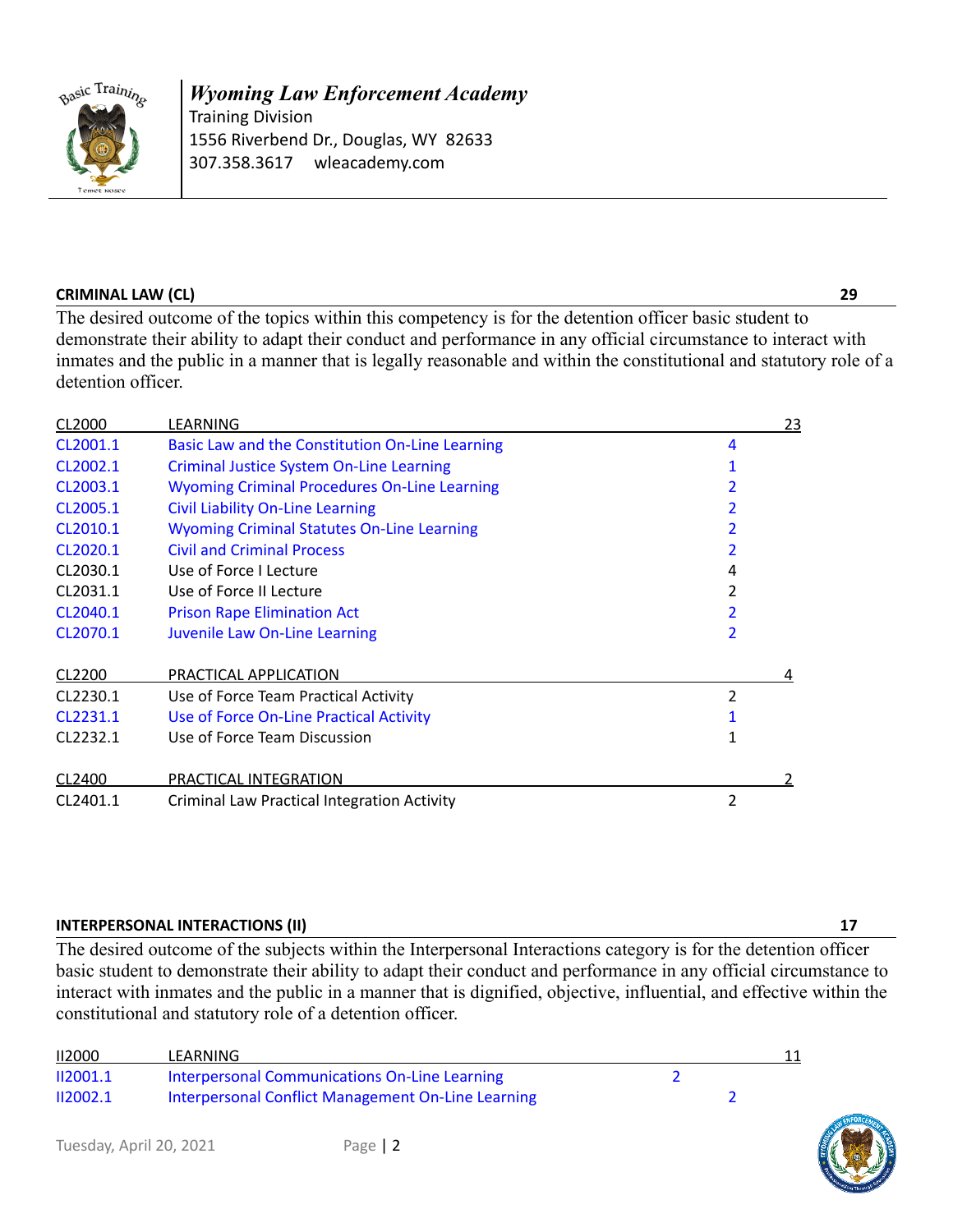

## *Wyoming Law Enforcement Academy*

Training Division 1556 Riverbend Dr., Douglas, WY 82633 307.358.3617 wleacademy.com

| II2010.1        | <b>Cultural Interaction On-Line Learning</b>                | 3 |
|-----------------|-------------------------------------------------------------|---|
| II2030.1        | Interaction with the Mentally III On-Line Learning          |   |
| <b>II2040.1</b> | Interview and Interrogation On-Line Learning                |   |
| <b>II2200</b>   | PRACTICAL APPLICATION                                       |   |
| II2250.1        | <b>Interpersonal Interaction On-Line Practical Activity</b> |   |
| <b>II2400</b>   | PRACTICAL INTEGRATION                                       |   |
| II2401.1        | Interpersonal Interaction Practical Integration Activity    | 4 |

#### **PROFESSIONAL SKILLS (PP) 52**

The desired outcome of the subjects within the Professional Skills category is for the detention officer basic student to demonstrate their ability to adapt their conduct and performance in any official circumstance to interact with inmates and the public in a manner that is highly competent, non-discriminatory, and reflective of the core values of the law enforcement profession.

| PS2000   | LEARNING                                         |    |   | <u>22</u> |
|----------|--------------------------------------------------|----|---|-----------|
| PS2001.1 | <b>Critical Thinking On-Line Learning</b>        |    |   |           |
| PS2002.1 | <b>Problem Solving On-Line Learning</b>          |    | 4 |           |
| PS2010.1 | <b>Ethics On-Line Learning</b>                   |    |   |           |
| PS2020.1 | <b>Professional Recognition On-Line Learning</b> |    |   |           |
| PS2030.1 | <b>Stress Management On-Line Learning</b>        |    |   |           |
| PS2040.1 | <b>General Officer Survival On-Line learning</b> |    | 4 |           |
| PS2050.1 | <b>Physical Fitness On-Line Learning</b>         |    | 3 |           |
| PS2060.1 | <b>Communicable Diseases On-Line Learning</b>    |    |   |           |
| PS2070.1 | Peace Officer Standards and Training Lecture     |    | 1 |           |
| PS2200   | PRACTICAL APPLICATION                            |    |   | 30        |
| PS2210.1 | <b>Ethics On-Line Practical Activity I - III</b> |    | 6 |           |
| PS2250.1 | <b>Physical Fitness Training</b>                 | 20 |   |           |
| PS2251.1 | <b>Physical Fitness Assessments</b>              |    | 4 |           |

#### **ENFORCEMENT SKILLS (ES) 169.5**

The desired outcome of the subjects within the Enforcement Skills category is for the detention officer basic student to demonstrate their ability to adapt and utilize concepts, principles, and skills in any official circumstance to enforce law in a manner that is highly effective, reasonably safe, non-discriminatory, and reflective of the core values of the law enforcement profession.

| ES1000   | LEARNING                                    | 56.5 |
|----------|---------------------------------------------|------|
| ES2001.1 | <b>Basic Marksmanship On-Line Learning</b>  |      |
| ES2002.1 | <b>Firearms Safety On-Line Learning</b>     |      |
| ES2004.1 | <b>Weapons Maintenance On-Line Learning</b> |      |

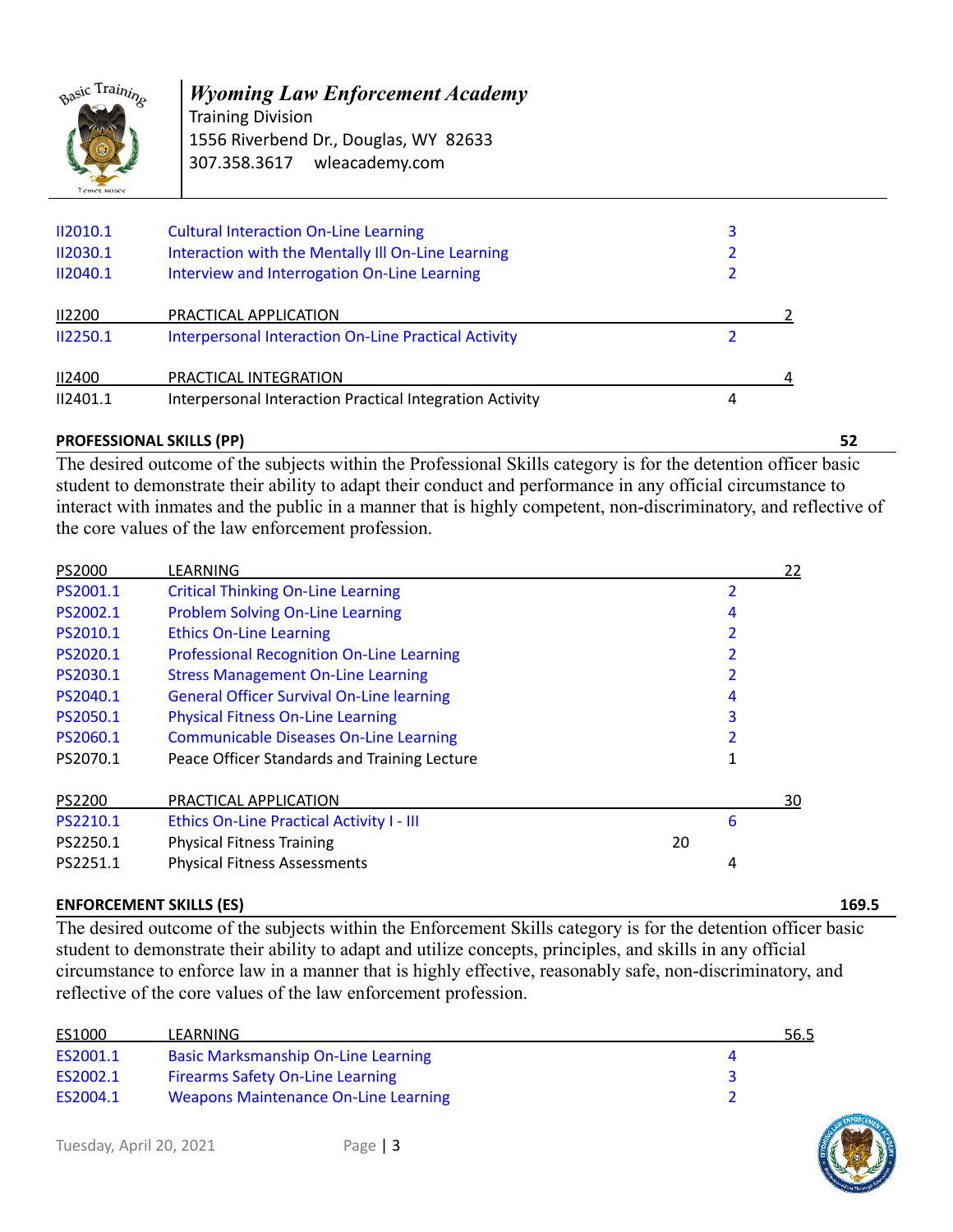

# *Wyoming Law Enforcement Academy*

Training Division 1556 Riverbend Dr., Douglas, WY 82633 307.358.3617 wleacademy.com

| ES2010.1 | <b>Custody &amp; Control On-Line Learning</b>            | 3                       |          |
|----------|----------------------------------------------------------|-------------------------|----------|
| ES2011.1 | <b>Arrest Related Death On-Line Learning</b>             | $\overline{2}$          |          |
| ES2012.1 | <b>Body/Cell Searches Lecture</b>                        | 2.5                     |          |
| ES2020.1 | <b>Emergency Vehicle Operations I On-Line Learning</b>   | 4                       |          |
| ES2030.1 | <b>Court Security On-Line Learning</b>                   | $\overline{2}$          |          |
| ES2040.1 | Transportation & Restraint Devices On-Line Learning      | $\overline{\mathbf{2}}$ |          |
| ES2050.1 | <b>Inmate Supervision</b>                                | $\overline{\mathbf{4}}$ |          |
| ES2051.1 | <b>Inmate Disciplinary Procedures On-Line Learning</b>   | 2                       |          |
| ES2052.1 | <b>Suicide Prevention Lecture</b>                        | $\overline{4}$          |          |
| ES2053.1 | <b>Inmate Medical Issues On-Line Learning</b>            | 3                       |          |
| ES2054.1 | <b>Fingerprinting On-Line Learning</b>                   | $\mathbf{1}$            |          |
| ES2055.1 | <b>Classification of Inmates On-Line Learning</b>        | 2.5                     |          |
| ES2056.1 | <b>Cross Gender Supervision On-Line Learning</b>         | 1                       |          |
| ES2060.1 | <b>Emergency Procedures On-Line Learning</b>             | 3                       |          |
| ES2061.1 | <b>Fire Procedures On-Line Learning</b>                  | 3                       |          |
| ES2062.1 | <b>Crisis Intervention On-Line Learning</b>              | 3                       |          |
| ES2070.1 | $\overline{2}$<br><b>Report Writing On-Line Learning</b> |                         |          |
| ES2080.1 | OC Lecture                                               | 1.5                     |          |
| ES2110.1 | <b>Courtroom Demeanor and Testimony On-Line Learning</b> | 2                       |          |
|          |                                                          |                         |          |
|          |                                                          |                         |          |
| ES1200   | PRACTICAL APPLICATION                                    |                         | 105      |
| ES2201.1 | <b>Firearms Safety Practical Activity</b>                | $\mathbf{1}$            |          |
| ES2203.1 | Handgun Concepts I - VII                                 | 29                      |          |
| ES2210.1 | Custody & Control Concepts I - V                         | 20                      |          |
| ES2211.1 | Custody & Control Application I - VIII                   | 30                      |          |
| ES2212.1 | Body/Cell Searches Practical Activity                    | $\overline{2}$          |          |
| ES2220.1 | <b>Emergency Vehicle Operations Concepts</b>             | 4                       |          |
| ES2221.1 | <b>Emergency Vehicle Operations Application</b>          | 4                       |          |
| ES2230.1 | Use of Force #1 Practical Training                       | $\overline{2}$          |          |
| ES2231.1 | Use of Force #2 Practical Training                       | $\mathbf{1}$            |          |
| ES2232.1 | Use of Force #3 Practical Training                       | 0.5                     |          |
| ES2233.1 | Use of Force Practical Evaluations                       | 1.5                     |          |
| ES2240.1 | Transportation & Restraint Devices Practical Activity    | $\overline{2}$          |          |
| ES2254.1 | <b>Fingerprinting Practical Activity</b>                 | $\overline{2}$          |          |
| ES2270.1 | Report Writing Practical Activity I & II                 | 4                       |          |
| ES2280.1 | <b>OC Practical Activity</b>                             | $\overline{2}$          |          |
| ES2400   | PRACTICAL INTEGRATION                                    |                         | <u>8</u> |
| ES2401.1 | Detention Activity #1                                    | 4                       |          |

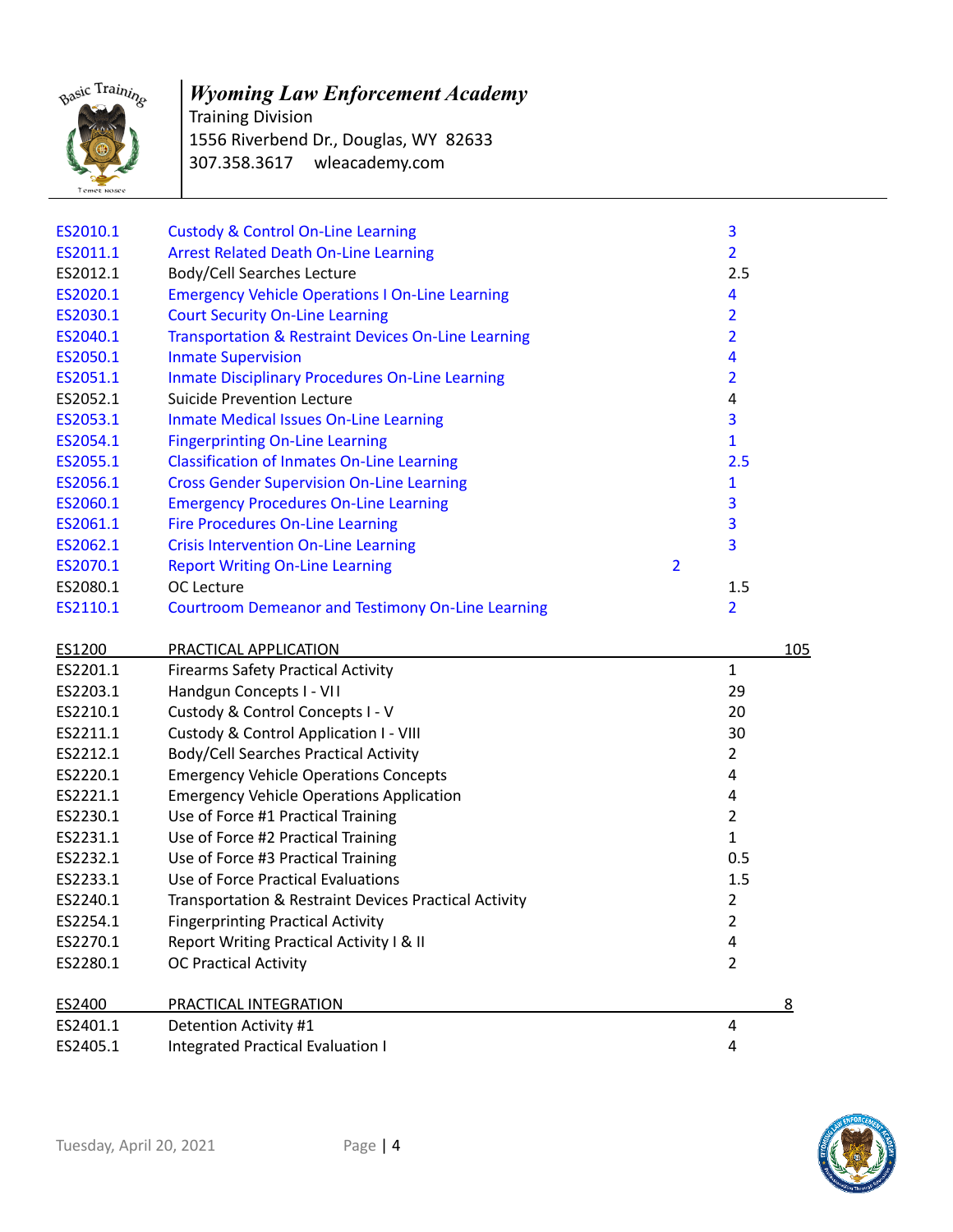

#### *Wyoming Law Enforcement Academy* Training Division 1556 Riverbend Dr., Douglas, WY 82633 307.358.3617 wleacademy.com

#### **INVESTIGATIVE SKILLS (IS) 12**

The desired outcome of the subjects within the Investigative Skills category is for the detention officer basic student to demonstrate their ability to adapt and utilize concepts, principles, and skills in any official circumstance to discover, analyze, and report accurate facts and circumstances in a highly competent, non-discriminatory, and reflective of the core values of the law enforcement profession.

| <b>IS2000</b>   | LEARNING                                              | 12 |
|-----------------|-------------------------------------------------------|----|
| IS2010.1        | <b>Crime Scene Management On-Line Learning</b>        |    |
| IS2033.1        | <b>Gang Awareness On-Line Learning</b>                | 4  |
| <b>IS2035.1</b> | Immigration Custom Enforcement (ICE) On-Line Learning |    |
| IS2050.1        | Alcohol and Drug Detection On-Line Learning           |    |
| IS2051.1        | Drugs in a Detention Setting On-Line Learning         |    |

#### **ADMINISTRATIVE HOURS (AH) 18.5**

The desired outcome of the subjects within the Administrative Hours category is for the detention officer basic student to be properly equipped to learn and have opportunities to demonstrate their level of learning in an objective environment.

| AH2000   | <b>EXAMINATIONS</b>                          |     | 9.5 |
|----------|----------------------------------------------|-----|-----|
| AH2001.1 | Exam $#1$                                    | 1.5 |     |
| AH2002.1 | Exam $#2$                                    | 1.5 |     |
| AH2003.1 | Exam $#3$                                    | 1.5 |     |
| AH2004.1 | Exam #4                                      | 1.5 |     |
| AH2012.1 | Use of Force Exam                            | 1   |     |
| AH2013.1 | OC Exam                                      | 0.5 |     |
| AH2015.1 | Cumulative Exam                              | 2   |     |
| AH2100   | <b>ORIENTATIONS</b>                          |     | 6.5 |
| AH2001.1 | Director's Introductions                     | 1.5 |     |
| AH2002.1 | <b>Training Orientation On-Line Learning</b> | 2   |     |
| AH2003.1 | <b>Basic Orientation</b>                     | 2   |     |
| AH2004.1 | Registration                                 | 1   |     |
| AH2200   | <b>GRADUATION</b>                            |     | 2.5 |
| AH2201.1 | Course Debrief                               | 1   |     |